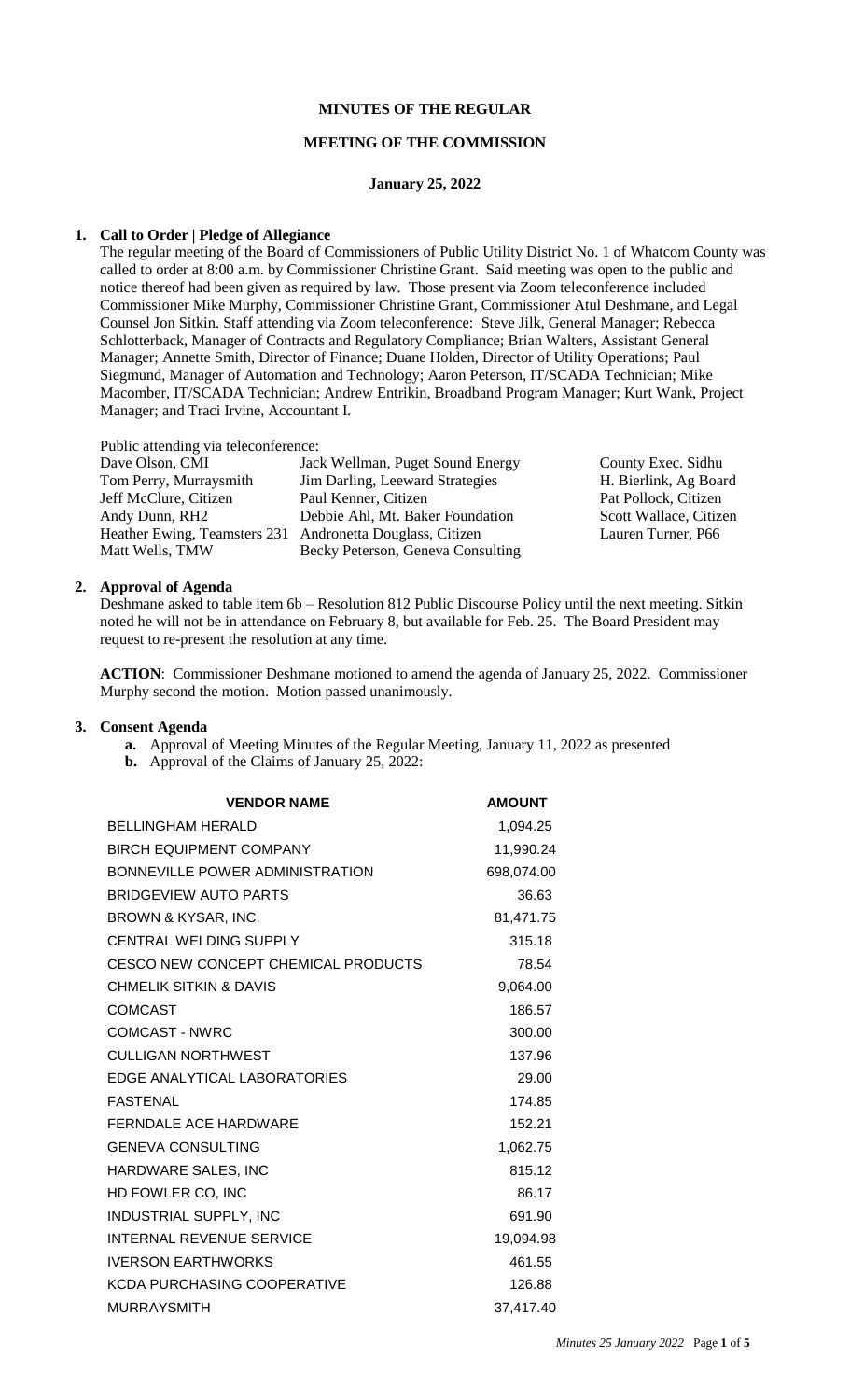| <b>NOANET</b>                           | 615.00         |
|-----------------------------------------|----------------|
| NORTH COAST ELECTRIC COMPANY            | 3,084.80       |
| NORTHWEST CASCADE, INC.                 | 118.50         |
| <b>NW RIVERPARTNERS</b>                 | 6,660.00       |
| PACIFIC UNDERWRITERS CORP INC           | 399.26         |
| PARAMOUNT SUPPLY COMPANY                | 130.56         |
| <b>PAYLOCITY</b>                        | 171.91         |
| PAYROLL                                 | 209,933.47     |
| PLATT ELECTRIC SUPPLY CO                | 8,106.01       |
| PORTAL WAY FARM & GARDEN                | 62.07          |
| PUBLIC UTILITY RISK MANAGEMENT SERVICES | 55,127.43      |
| PUGET SOUND ENERGY, INC                 | 3,275.30       |
| RH2 ENGINEERING, INC                    | 1,822.44       |
| <b>SMITH MECHANICAL</b>                 | 185.71         |
| <b>TUPPER MACK WELLS PLLC</b>           | 4,875.00       |
| <b>TYLER TECHNOLOGIES-INCODE</b>        | 13,435.05      |
| <b>VALVOLINE</b>                        | 184.92         |
| WA FEDERAL VISA CARD MEMBER SERVICES    | 12,630.90      |
| WA ST AUDITOR'S OFFICE                  | 7,390.20       |
| WA ST DEPT OF REVENUE                   | 72,418.35      |
| <b>WESTERN CONFERENCE OF TEAMSTERS</b>  | 8,687.00       |
| WHATCOM CTY COUNCIL OF GOVERNMENTS      | 150.00         |
| <b>WHATCOM FARMERS CO-OP</b>            | 441.31         |
| <b>WILSON ENGINEERING, LLC</b>          | 2,989.50       |
| <b>GRAND TOTAL</b>                      | \$1,275,756.62 |

**ACTION**: Commissioner Murphy motioned to APPROVE THE CONSENT AGENDA OF JANUARY 25, 2022. Commissioner Deshmane second the motion. Motion passed unanimously.

# **4. Approve Resolution No. 814 – Honoring Steve Jilk, General Manager**

Grant announced that today is Jilk's last meeting as General Manager, as he is retiring, but will stay on as an in-house consultant for a few more months. Jilk began at the PUD in March, 2006. Staff prepared a slideshow depicting his 16 years as General Manager and a special comment period to recognize Jilk's service and dedication over the years at the PUD, and for Whatcom County was provided. Those who attended the meeting and added sentimental connotations were Executive Satpal Sidhu, former PUD Commissioners Jeff McClure and Paul Kenner, Tom Perry from Murraysmith, and Pat Pollock. Several work acquaintances also provided written words which Commission Clerk Grimm read aloud, from former County Executive and Lynden Mayor Jack Louws, the Ag Water Board of Whatcom County/Henry Bierlink, Jim Bucknell, and Jim Darling. Each Commissioner also reaffirmed their appreciation. Resolution 814 recognized Jilk for his dedication, commitment and service to the PUD and citizens of Whatcom County.

**ACTION**: Commissioner Murphy motioned to APPROVE RESOLUTION NO. 814. Commissioner Deshmane second the motion. Motion passed unanimously.

### **5. Public Comment**

None made.

### **6. Old Business**

# **a. Broadband Program Update**

Entrikin attended the WPUDA Telecom Committee meeting, takeaways included Senate Bill 5715 modifying the definition of service and speed--both the Port and PUD support this bill; SB 5580/HB 1673 Public Works Board Broadband Grant Program – both the PUD and Port supported the bill originally, but after certain modifications, WPUDA decided to oppose changes made.

The Port received state funding from Washington Broadband Office, he shared a map depicting Whatcom County where the CERB funding has supported the rural broadband efforts: (1) East county foothills off the Mt. Baker Highway; (2) northeast of Lynden and (3) north of Lynden. The recent funding from the Broadband Office will serve an area northwest of Ferndale near Lake Terrell. The number of homes now connected with fiber (infrastructure to the premise) is about 2,200 and total funding to date is near \$10 million. The Port's buildout of the system will continue to grow.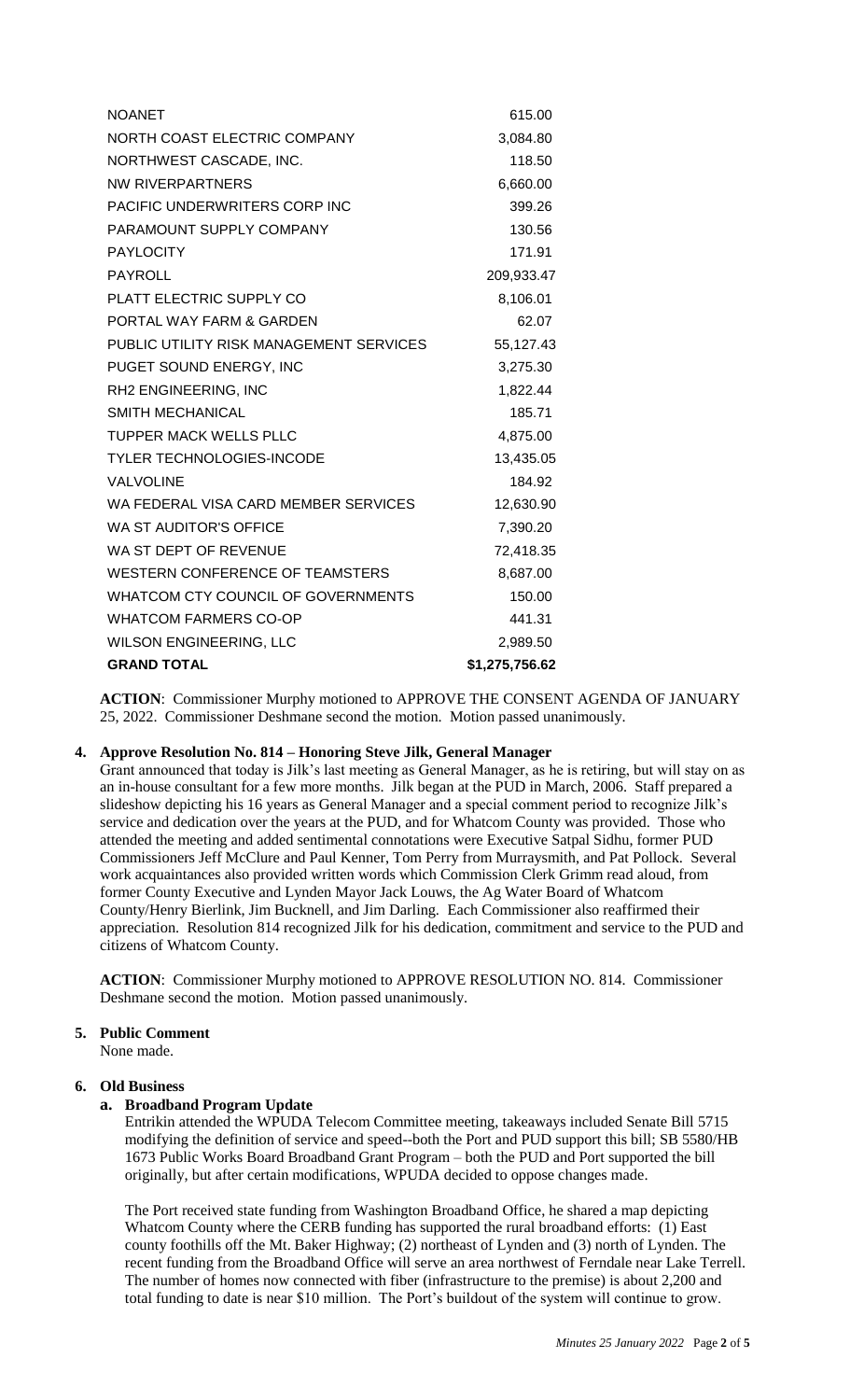A meeting with PSE to discuss physical locations of their power poles to attach the fiber to will be held tomorrow. Getting this information will potentially save a lot of time and effort.

# **b. Resolution No. 812 - Public Discourse Policy**

**ACTION**: No action taken. Postponed until a future Commission meeting.

#### **c. Drinking Water System Plan Update**

Dave Olson updated Commissioners on the plan previously submitted to the Department of Ecology for comments. He hoped for approval from Ecology in time for today's meeting; however, anticipates it will be ready at the February 8 meeting. Olson added that the PUD's staff and ongoing culture of being willing to facilitate and the ability to step up and assist with various water system issues, connections and even training for water operators has been tremendous. Jilk complimented Olson's water work over the years – not just assisting with other water associations, customers, and the PUD, but also working with Wilson Engineering's assistance, on the system plan update.

**ACTION**: No action taken, information only.

#### **d. Strategic Initiatives**

Grant asked Jim Darling/Leeward Strategies to work with the District again and share ideas on strategic leadership transition and initiatives in 2022. The purpose is to provide additional clarity to the incoming General Manager on the PUD's priorities, support the development of a focused strategic budget for 2023, and to support the leadership transition to a new senior leadership. Tasks include (1) Refine the 2021 Strategic Initiatives; (2) Develop realistic performance metrics for each initiative; (3) Mid-year assessment of progress on initiatives; and (4) Update the Strategic Plan 2025.

**ACTION**: No action taken, information only.

#### **7. New Business**

### **a. Approve Resolution No. 813 - Cancellation of Warrant**

Due to a change in the Refinery Substation Project, the warrant to pay for the purchase from WEG Transformers needs to be cancelled. Warrant No. 01133370 issued on September 21, 2021 in the amount of \$509,010.10, to WEG has not been tendered. The District has requested that the County cancel Warrant No. 01133370. Another warrant in the correct amount will be issued separately. There is no fiscal impact to the District.

**ACTION**: Commissioner Murphy motioned to APPROVE RESOLUTION NO. 813. Commissioner Deshmane second the motion. Motion passed unanimously.

### **b. Approve Collective Bargaining Agreement with Teamsters Local 231**

The District has six water treatment operators and one chief water operator represented by the Teamsters Union. The District and the Union have an employment contract that terminated on December 31, 2021, and both have been in negotiations on terms of a new contract for the last couple of months. Agreement was reached on a draft contract and the bargaining unit recently voted to approve the agreement contingent on the District Commission approving it.

The new contract proposed is a three-year contract with adjustments in wages and benefits consistent with regional cost of living adjustments and comparative wage and benefit packages paid. The agreement calls for the following wage adjustments:

| <b>Contract Year</b> | <b>Base Salary Increase</b>                                                                                 |
|----------------------|-------------------------------------------------------------------------------------------------------------|
| 2022                 | 5.0%                                                                                                        |
| 2023                 | 4.0% or 90% of the Seattle/Tacoma/Bellevue CPI-W for August of the preceding<br>year; whichever is greater; |
| 2024                 | 4.0% or 90% of the Seattle/Tacoma/Bellevue CPI-W for August of the preceding<br>year; whichever is greater; |

The agreement also includes a one-time payment of 1% in 2022, a slight increase in the District's payment into the Teamsters retirement program of 50 cents, and a small adjustment in the District's clothing allowance contribution. Providing the District and the Union a three year agreement gives the District and the employees a long-term working agreement based on reasonable and fair compensation. Jilk expressed his appreciation to our employees in the Union for their willingness to bargain in good faith and in a realistic and fair-minded manner to get this agreement reached in a timely manner.

Fiscal Impact – The impact to the District is reflected in the recently approved 2022 budget.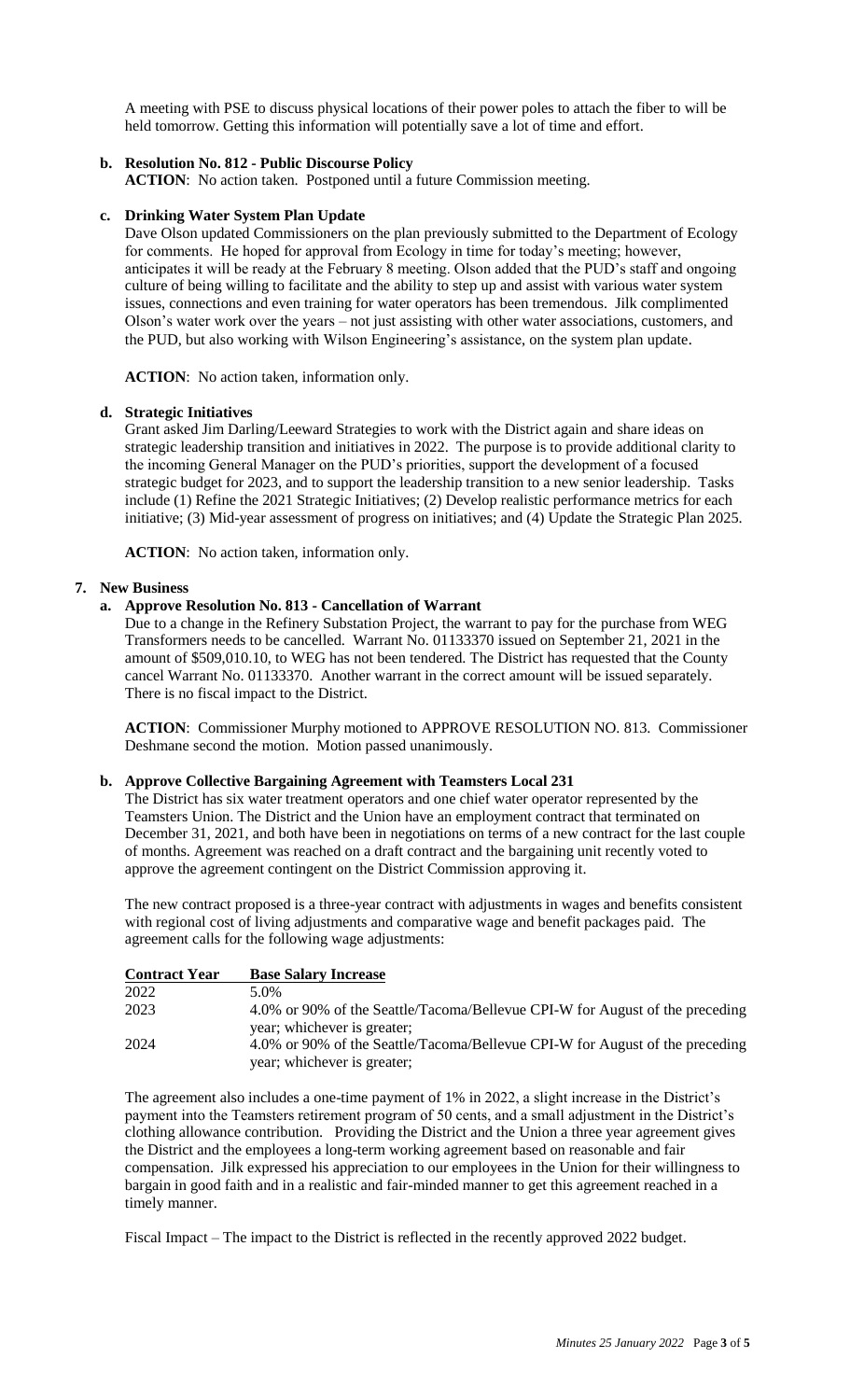**ACTION**: Commissioner Murphy motioned to APPROVE THE COLLECTIVE BARGAINING UNIT AGREEMENT BETWEEN PUD NO. 1 OF WHATCOM COUNTY AND TEAMSTERS UNION LOCAL 231 FOR PERIOD OF JANUARY 1, 2022 TO DECEMBER 31, 2024 AND AUTHORIZE THE GENERAL MANAGER TO SIGN. Commissioner Deshmane second the motion. Motion passed unanimously.

### **c. Legislation Discussion**

Grant indicated that because it is a short session she wanted to check in on any priorities the Commission might have on any of the bills. Deshmane didn't have any to discuss as of yet. Murphy indicated things are moving quickly and appreciates the WPUDA legislative updates that are sent on a weekly basis. Jilk noted there are three bills (1) SHB1723 concerning closing the digital equity divide by increasing the accessibility and affordability of telecommunications services, devices and training; broadband infrastructure loans and grants made by the public works board; SB1623 regarding rolling blackouts (WPUDA is supporting); and (3) **SB5746**, also supported by WPUDA regarding drought resilience. Grant is not in agreement with WPUDA's "opposed" rating on two building electrification bills. She shared these concerns with WPUDA, the most notable concerns being that we cannot meet our carbon reduction targets without electrifying building stock and also that load-shaping electrification done in concert with demand response is good economics for electric utilities. She suggested sending a letter from the PUD Commission to WPUDA outlining these concerns/opportunities.

#### **8. General Manager's Report**

### *Flood Damage*.

Jilk indicated work is moving along and almost complete to repair damages at Plants 1 and 2 from the floods. He anticipates a full report by the next Commission meeting.

#### Water Workshop

A Commission workshop on water is planned for March 22. Jilk is working with Heimgartner, Schlotterback and Becky Peterson on the agenda and presenters to firm things up. The timing is appropriate (adjudication, watershed management board projects, etc.) and the workshop may be accomplished at a regular Commission meeting.

#### Ag Water Board

Bierlink provided a template letter of support to the State Department of Ecology for a steam restoration grant application for the Ag Water Board. The grant would be used to convert groundwater to surface water to enhance stream water flow, based upon low flow timings. There are 15 locations identified. It is critical in some areas that have legal stream water rights and could augment the stream flow. Discussion ensued about other in-stream flow projects and Commissioners reinforced Jilk's support and signing the letter.

#### **9. Commissioner Reports**

Deshmane – Attended the WPUDA water committee and Board of Director's meetings. A presentation on legislative items related to water and plans for the next quarterly water committee meeting is in March. The BOD meeting was focused on a summary of the legislative meetings and he inquired about Energy Northwest's update to WPUDA on the research and development of advanced nuclear technologies; which is anticipated in February. Another item brought up was a policy position paper being prepared for legislators. One of the bullet points stated: "The Snake River dams are critical to the economic wellbeing of the State of Washington." Deshmane dissented and opposed the statement. He believes it is a superlative statement and could undermine WPUDA efforts to be effective. He is also planning a meeting with the County Executive to discuss water issues and particularly the roll that Cascadia Solutions is playing in the adjudication effort.

Murphy – Was unable to attend this week's WPUDA committee and Board of Director's meetings and thanked the other Commissioners for covering. He looks forward to working with Jilk in the future directly on water issues and what is going on in Whatcom County, also to meet with Bierlink and farmers to understand more of their needs and issues. He sees great things happening for the PUD where Jilk can move into a more focused position on water.

Grant – Attended the WPUDA committee meetings as well. She agreed with Deshmane, that Whatcom PUD has some different thoughts on WPUDA's energy policy papers, especially how they decide on whether to be for or oppose a topic. She indicated there is no transparency on the telecom grant applications appeals process and how those challenges are met. She attended another Port/PUD Broadband Steering Committee meeting regarding executing the grants received by the Port and the upcoming work to be accomplished.

Grant communicated with a reporter from the new Cascadia Daily who is interested in writing a story about the PUD's new General Manager and the transition, strategic initiatives and telecom. She thinks it's important to look for more ways to engage and educate the public about the work the PUD is doing.